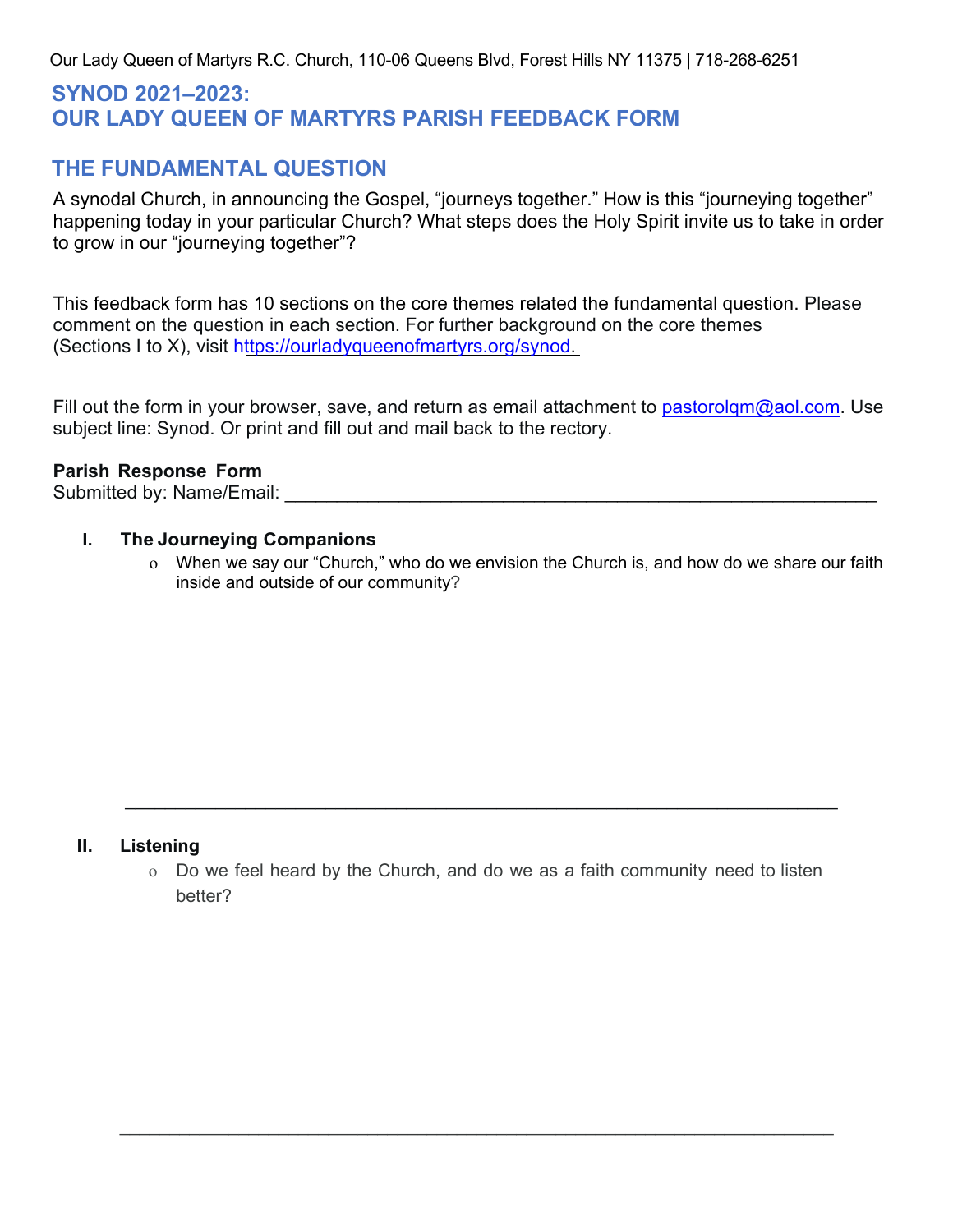#### **Ill. Speaking Out**

o Do all feel free to communicate their feelings with those most involved inthe Church? Why do Catholics feel uncomfortable about speaking about their faith outside their Church?

# **IV. Celebrating**

o How can the Church and its people be more inviting to those notcelebrating the Mass and Holy Eucharist with us?

\_\_\_\_\_\_\_\_\_\_\_\_\_\_\_\_\_\_\_\_\_\_\_\_\_\_\_\_\_\_\_\_\_\_\_\_\_\_\_\_\_\_\_\_\_\_\_\_\_\_\_\_\_\_\_\_\_\_\_\_\_\_\_\_\_\_\_\_

### **V. Co-Responsible in the Mission**

o Do we as a Church people foster communion and unity within our Church among different cultural and economic backgrounds and within our larger communities with different religious denominations? Do we support the Church and surrounding community?

\_\_\_\_\_\_\_\_\_\_\_\_\_\_\_\_\_\_\_\_\_\_\_\_\_\_\_\_\_\_\_\_\_\_\_\_\_\_\_\_\_\_\_\_\_\_\_\_\_\_\_\_\_\_\_\_\_\_\_\_\_\_\_\_\_\_\_\_\_

 $\_$  ,  $\_$  ,  $\_$  ,  $\_$  ,  $\_$  ,  $\_$  ,  $\_$  ,  $\_$  ,  $\_$  ,  $\_$  ,  $\_$  ,  $\_$  ,  $\_$  ,  $\_$  ,  $\_$  ,  $\_$  ,  $\_$  ,  $\_$  ,  $\_$  ,  $\_$  ,  $\_$  ,  $\_$  ,  $\_$  ,  $\_$  ,  $\_$  ,  $\_$  ,  $\_$  ,  $\_$  ,  $\_$  ,  $\_$  ,  $\_$  ,  $\_$  ,  $\_$  ,  $\_$  ,  $\_$  ,  $\_$  ,  $\_$  ,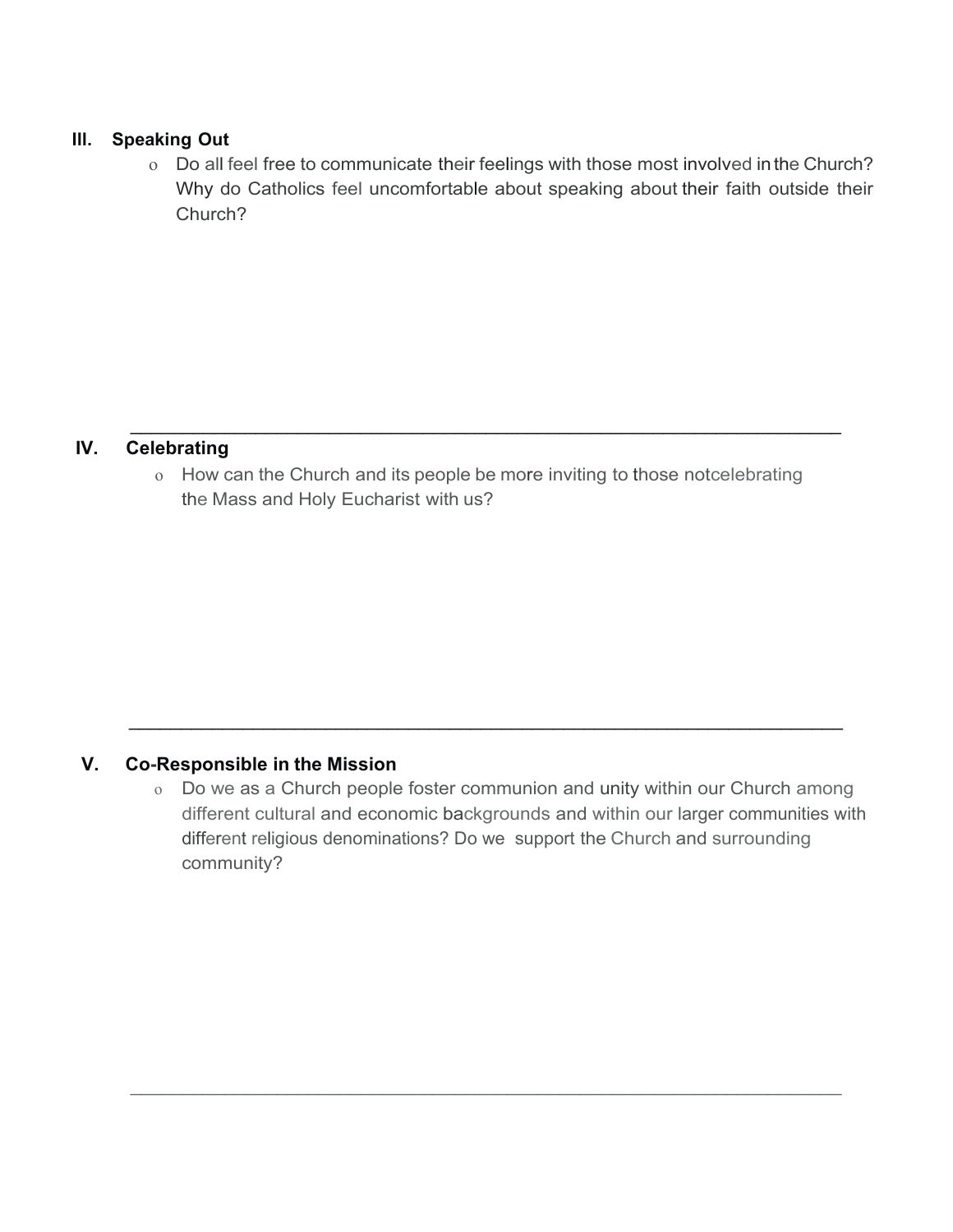## **VI. Dialogue in Church and Society**

o How does the Church and its people fit in with the whole of the greater society in which we live, culturally, politically, civilly, and economically?

### **VII. With the Other Christian Denominations**

o How do we find in other Christian denominations a common purpose and vision that can bring our faith communities together?

\_\_\_\_\_\_\_\_\_\_\_\_\_\_\_\_\_\_\_\_\_\_\_\_\_\_\_\_\_\_\_\_\_\_\_\_\_\_\_\_\_\_\_\_\_\_\_\_\_\_\_\_\_\_\_\_\_\_\_\_\_\_\_\_\_\_\_\_\_\_

### **VIII. Authority and Participation**

o Who do we see as the person in charge of the parish church? The diocese? What is our role in keeping the parish and diocese vibrant and full?

\_\_\_\_\_\_\_\_\_\_\_\_\_\_\_\_\_\_\_\_\_\_\_\_\_\_\_\_\_\_\_\_\_\_\_\_\_\_\_\_\_\_\_\_\_\_\_\_\_\_\_\_\_\_\_\_\_\_\_\_\_\_\_\_\_\_\_\_\_\_\_

 $\overline{a_1}$  ,  $\overline{a_2}$  ,  $\overline{a_3}$  ,  $\overline{a_4}$  ,  $\overline{a_5}$  ,  $\overline{a_6}$  ,  $\overline{a_7}$  ,  $\overline{a_8}$  ,  $\overline{a_9}$  ,  $\overline{a_9}$  ,  $\overline{a_9}$  ,  $\overline{a_9}$  ,  $\overline{a_9}$  ,  $\overline{a_9}$  ,  $\overline{a_9}$  ,  $\overline{a_9}$  ,  $\overline{a_9}$  ,